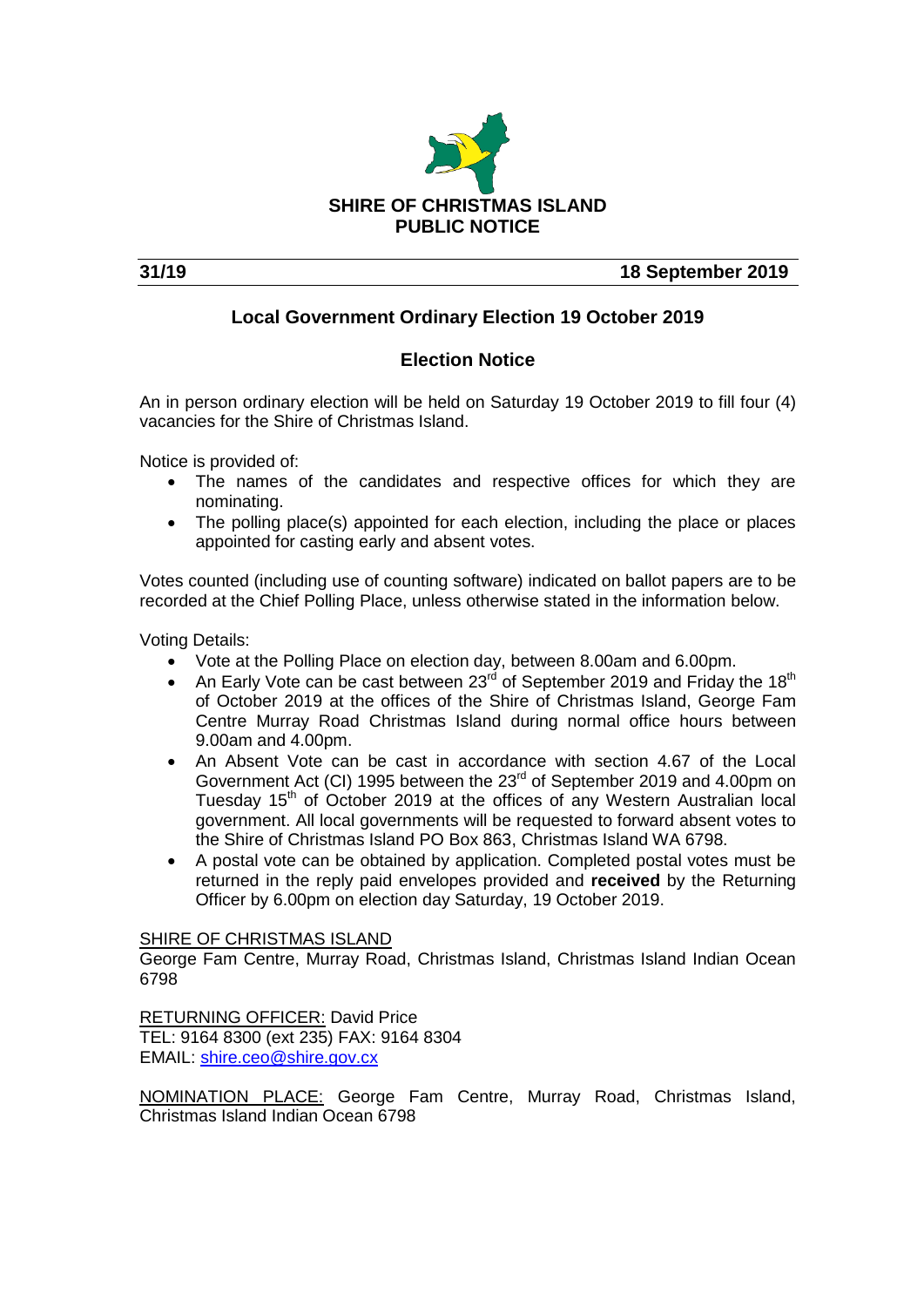#### OFFICES VACANT AND TERM OF OFFICE:

District Christmas Island, Four Vacancies Councillors Terms to expire October 2023

#### CANDIDATES IN BALLOT DRAW ORDER:

- 1. POWER Patricia
- 2. PRESTON Lisa
- 3. SOH Morgan
- 4. VAN ZUNDERT Belinda
- 5. LEE Kelvin
- 6. YON Azmi
- 7. WATCHORN David
- 8. ZAINAL Farzian

### CHIEF POLLING PLACE:

Poon Saan Community Hall, Murray Road Christmas Island **Between 8.00am to 6.00pm Saturday 19th October 2019**

#### EARLY VOTING PLACE:

Shire of Christmas Island, George Fam Centre Murray Road, Christmas Island. **Between 9am to 4pm from 23rd September to 18th October, Monday to Friday.**

Authorised by

David Price **Returning Officer**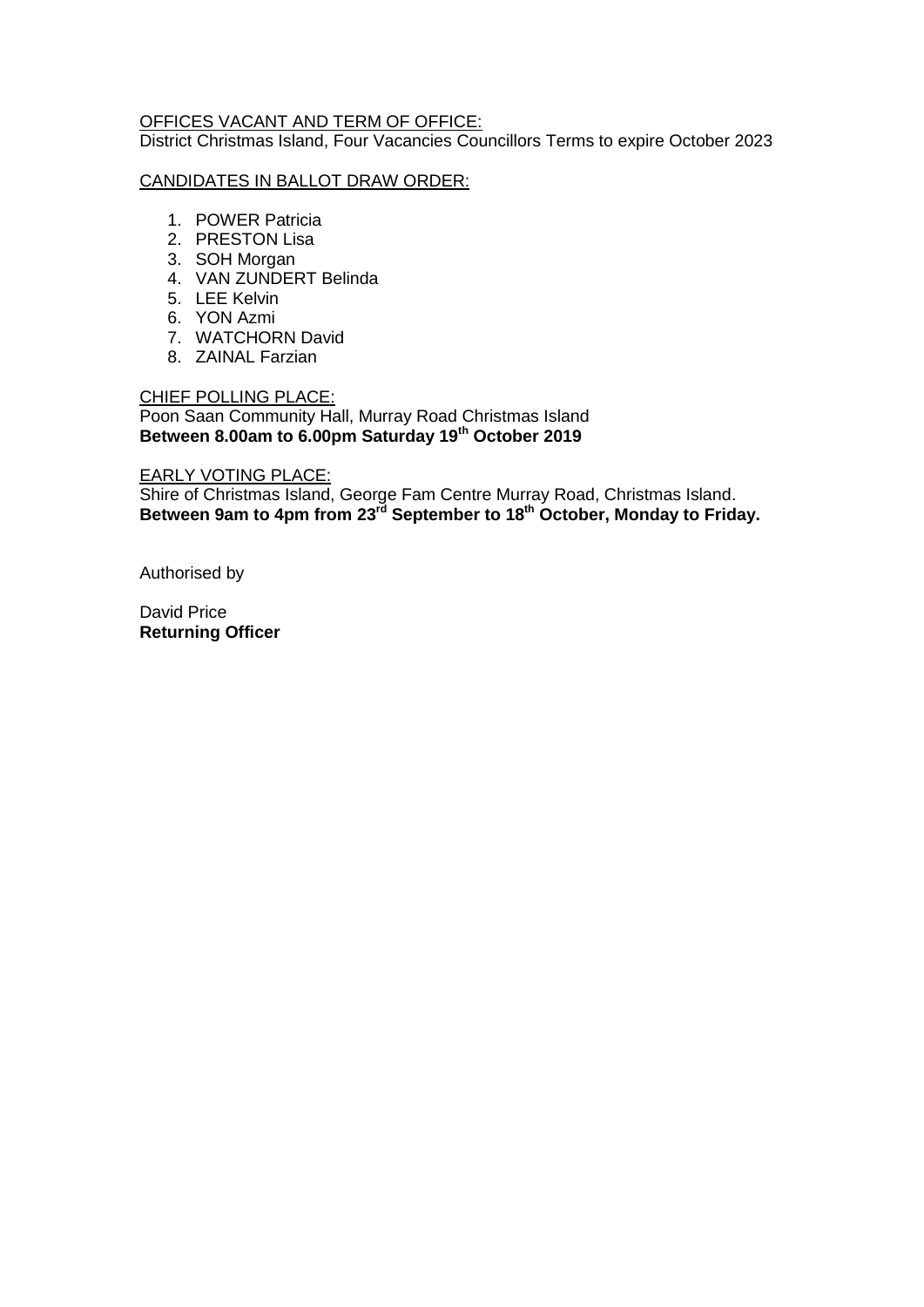

**31/19 18 September 2019**

## **Pilihan Raya Biasa Kerajaan Tempatan 19 Oktober 2019**

## **Notis Pilihan Raya**

Pilihan raya biasa secara sendiri akan diadakan pada hari Sabtu 19 Oktober 2019 untuk mengisi empat (4) kekosongan jawatan bagi Shire Pulau Krismas.

Notis disediakan untuk:

- Nama-nama calon dan pejabat masing-masing yang mencalonkan mereka.
- Tempat mengundi yang dipilih bagi setiap pilihan raya, termasuk tempat atau tempat-tempat yang dipilih untuk pengundian awal dan undi tidak hadir.

Undi yang dikira (termasuk penggunaan perisian mengira) ditunjukkan pada kertaskertas undi yang perlu direkodkan di Tempat Ketua Pengundian, melainkan dinyatakan sebaliknya dalam maklumat di bawah.

Butiran pengundian:

- Mengundi di tempat pengundian pada hari pilihan raya, antara jam 8.00 pagi dan 6.00 petang.
- Undi Awal boleh dilakukan antara 23 September 2019 dan Jumaat 18 Oktober 2019 di pejabat Shire Pulau Krismas, George Fam Centre Murray Road Christmas Island pada waktu pejabat biasa antara 9.00 pagi hingga 4.00 petang.
- Undi Absen boleh dilakukan mengikut seksyen 4.67 Akta Kerajaan Tempatan (CI) 1995 antara 23 September 2019 dan 4.00 petang pada hari Selasa 15 Oktober 2019 di pejabat mana-mana kerajaan tempatan Australia Barat. Semua kerajaan tempatan akan diminta mengemukakan undi yang tidak hadir kepada Shire of Krismas Island PO Box 863, Pulau Krismas WA 6798.
- Undi pos boleh diperoleh melalui permohonan. Undi pos yang lengkap hendaklah dikembalikan dalam sampul surat balas berbayar yang disediakan dan **diterima** oleh Pegawai Pilihan Raya selewat-lewatnya jam 6 petang pada hari pilihan raya Sabtu, 19 Oktober 2019.

SHIRE PULAU KRISMAS

Pusat George Fam, Jalan Murray, Pulau Krismas, Pulau Krismas Lautan Hindi 6798

PEGAWAI PILIHAN RAYA David Price TEL: 9164 8300 (ext 235) FAX: 9164 8304 E-MEL: [shire.ceo@shire.gov.cx](mailto:shire.ceo@shire.gov.cx)

TEMPAT PENCALONAN: Pusat George Fam, Jalan Murray, Pulau Krismas, Pulau Krismas Lautan Hindi 6798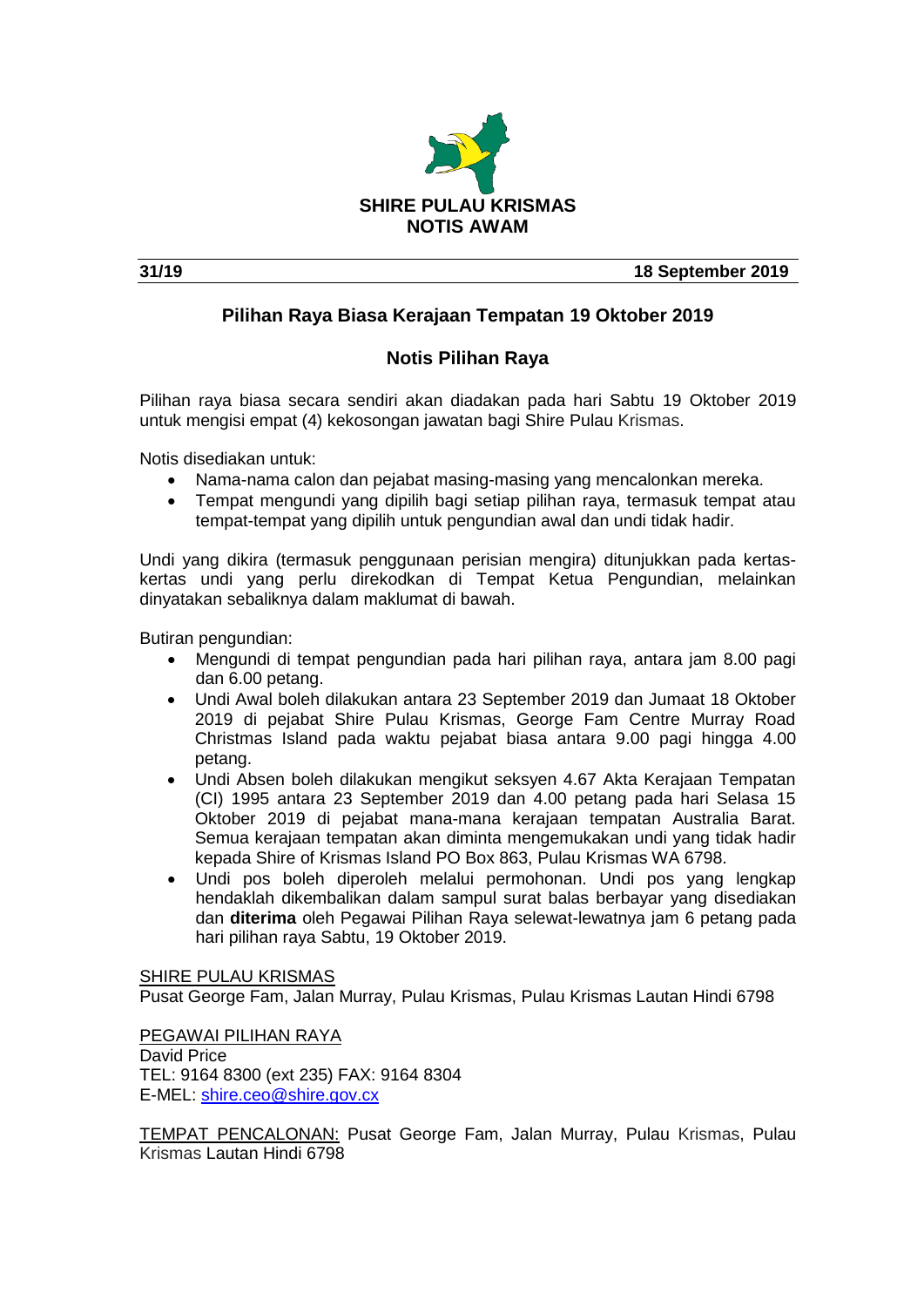#### JAWATAN YANG KOSONG DAN TEMPOH MEMEGANG JAWATAN:

Daerah Pulau Krismas, Empat Kekosongan Ahli Majlis Tempoh akan tamat pada Oktober 2023

#### CALON DALAM SUSUNAN CABUTAN UNDI

- 9. POWER Patricia
- 10. PRESTON Lisa
- 11. SOH Morgan
- 12. VAN ZUNDERT Belinda
- 13. LEE Kelvin
- 14. YON Azmi
- 15. WATCHORN David
- 16. ZAINAL Farzian

#### TEMPAT KETUA PENGUNDIAN: Dewan Komuniti Poon Saan, Jalan Murray Pulau Krismas **Antara 8.00 pagi hingga 6.00 petang Sabtu 19 Oktober 2019**

#### TEMPAT PENGUNDIAN AWAL:

Shire Pulau Christmas, Pusat George Fam Jalan Murray, Pulau Krismas. **Antara 9 pagi hingga 4 petang dari 23 September hingga 18 Oktober, Isnin hingga Jumaat**

Diluluskan oleh

David Price **Pegawai Pilihan Raya**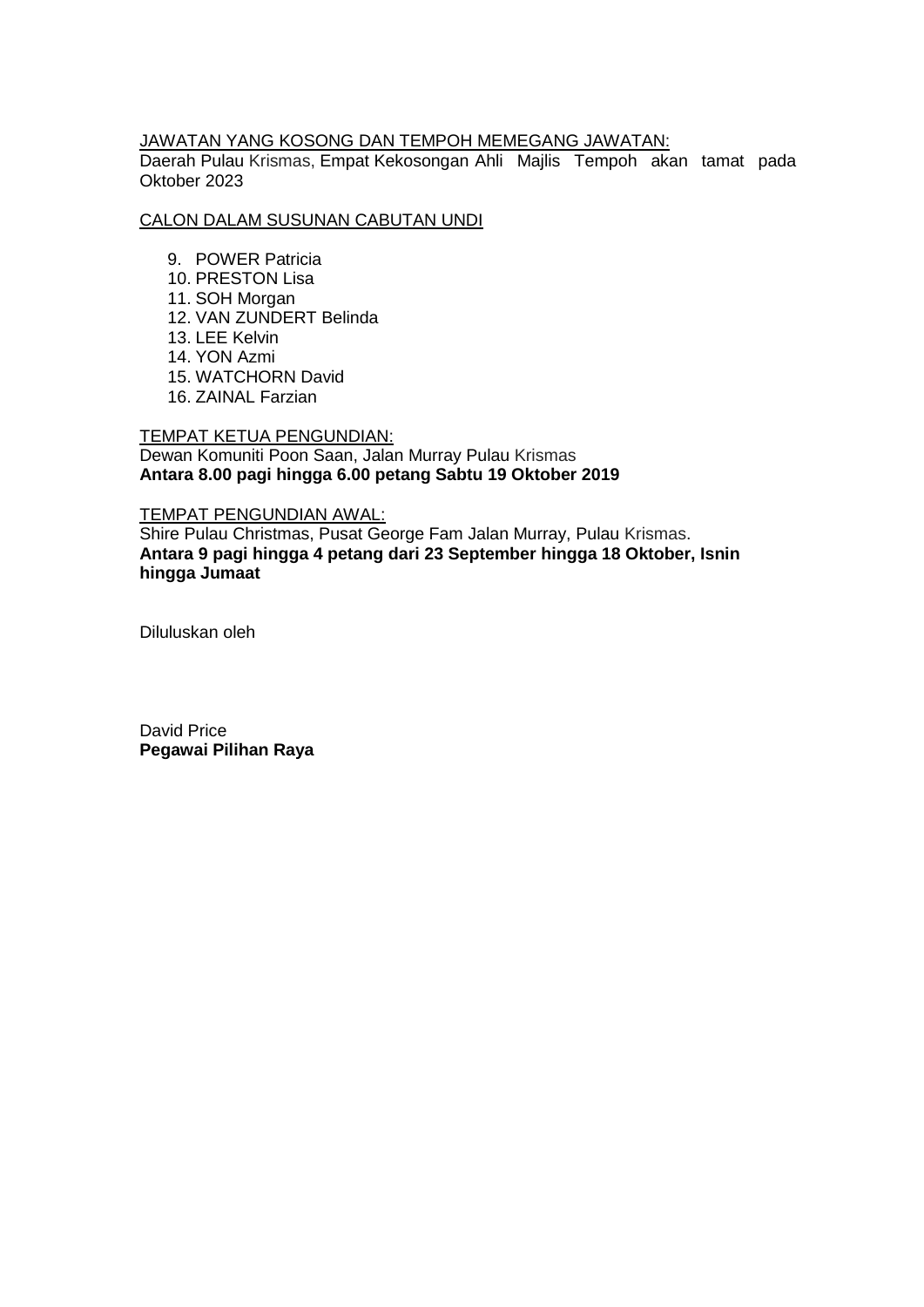

## 31/19 2019年9月18日

# 2019年10月19日地方政府普选 选举通告

请大家于2019年10月19日(星期六)参加普选亲自投票,以填补圣诞岛郡议会的 四(4)个空缺职位。

此通知内容包括:

- 候选人姓名及其提名竞选职位。
- 为每个选举安排的投票地点,包括提前投票和缺席投票地点。

除非以下另有说明,将在主投票站记录选票上表明的票数(包括使用计数软件)  $\overline{a}$ 

投票详情:

- 请在选举当天早上8:00到下午6:00投票。
- 选民可在2019年9月23日至2019年10月18日(星期五)期间的正常办公时 间内(早上9:00到下午4:00),前往地方政 府办公室提前投票。其它投票地点则在下面给出的时间段内投票。
- 根据1995年《地方政府法案》第4.67款规定, 在2019年9月23日至2019年1 0月

15日(星期二)下午4:00在所有西澳大利亚地方政府办公室进行缺席投票 。所有地方政府都需要把缺席投票送往SHIRE OF CHRISTMAS ISLAND PO Box 863, CHRISTMAS ISLAND WA.

 通过申请可以进行邮寄投票。填好的邮寄选票必须采用随附邮资已付信封 在2019年10月19日投票当天下午6点之前寄达选举监察官员手中。

## 圣诞岛郡

George Fam Centre, Murray Road, Christmas Island, Christmas Island Indian Ocean 6798

选举监察官: David Price 电话:9164 8300 (转 235) 传真:9164 8304 电邮:[shire.ceo@shire.gov.cx](mailto:shire.ceo@shire.gov.cx)